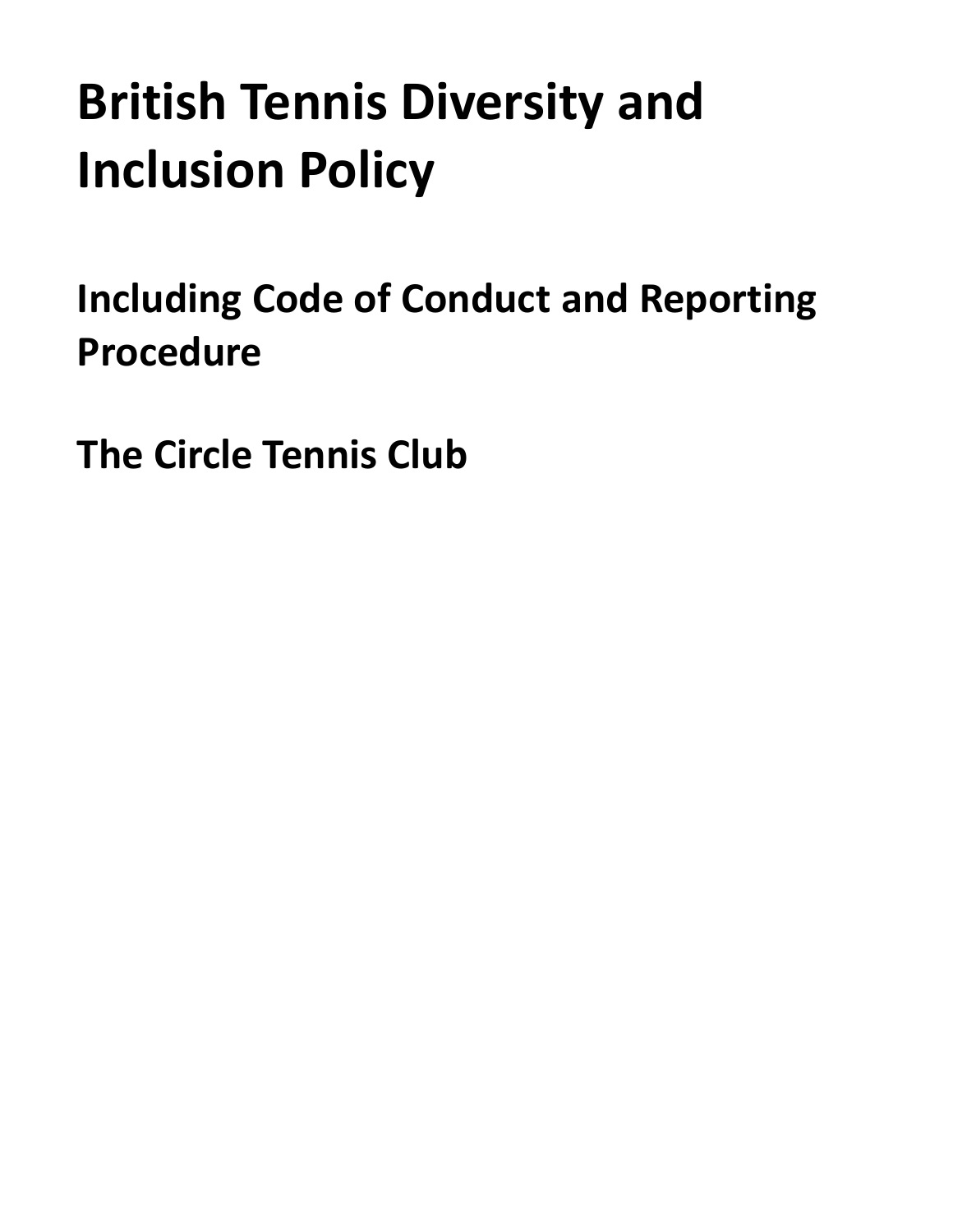# **Concern Reporting Procedure**

Anyone who has concerns that they or someone else is being discriminated against or has been a victim of discriminatory language or behaviour should:

| <b>Respond</b> | Listen carefully to what the person is telling you. Do not interrupt; keep questions to a<br>minimum; do not promise to keep the information secret                                                                                   |                                                                                                                                                                                                                                                                                                                                                                                                                                  |
|----------------|---------------------------------------------------------------------------------------------------------------------------------------------------------------------------------------------------------------------------------------|----------------------------------------------------------------------------------------------------------------------------------------------------------------------------------------------------------------------------------------------------------------------------------------------------------------------------------------------------------------------------------------------------------------------------------|
| <b>Refer</b>   | Is someone in immediate danger?                                                                                                                                                                                                       |                                                                                                                                                                                                                                                                                                                                                                                                                                  |
|                | <b>YES</b>                                                                                                                                                                                                                            | <b>NO</b>                                                                                                                                                                                                                                                                                                                                                                                                                        |
|                | Call the police (999)                                                                                                                                                                                                                 | Talk to the club's Welfare Officer in confidence<br>Poppy Hill 075811325 85 poppy_hill@hotmail.com;                                                                                                                                                                                                                                                                                                                              |
|                | <b>THEN</b>                                                                                                                                                                                                                           | Talk to the LTA Safeguarding Team * (020 8487<br>7000) as soon as possible [Mon-Fri, 9am-5pm]. If<br>the Safeguarding Team is unavailable and you want<br>advice before the next working day, call the NSPCC<br>(0808 800 5000) or Parent Line Scotland (0800 028<br>2233) if your concern is about a child.<br>If your concern us about an adult ask them for<br>details of your Local Authority Adult Social Care<br>Services. |
|                |                                                                                                                                                                                                                                       | Hate crime can alternatively be reported through<br>True Vision at www.report-it.org.uk                                                                                                                                                                                                                                                                                                                                          |
|                |                                                                                                                                                                                                                                       |                                                                                                                                                                                                                                                                                                                                                                                                                                  |
| <b>Record</b>  | Write an objective account of your concerns immediately using the Reporting a Concern Form<br>found on the safeguarding page. Send it to the Safeguarding Team within 48 hours of the<br>concern/disclosure (safeguarding@Ita.org.uk) |                                                                                                                                                                                                                                                                                                                                                                                                                                  |
|                | Handling a concern/disclosure can be emotionally difficult. If you would like to talk to someone<br>after making a concern/disclosure, contact the LTA Safeguarding Team by phone 020 8487 7000<br>or email safeguarding@Ita.org.uk   |                                                                                                                                                                                                                                                                                                                                                                                                                                  |

Tennis Wales Safeguarding Lead (029 2046 3335) Tennis Scotland Safeguarding Lead (0131 444 4154).

(See appendix C for more details on what to do if a disclosure from a child or adult at risk is made to you)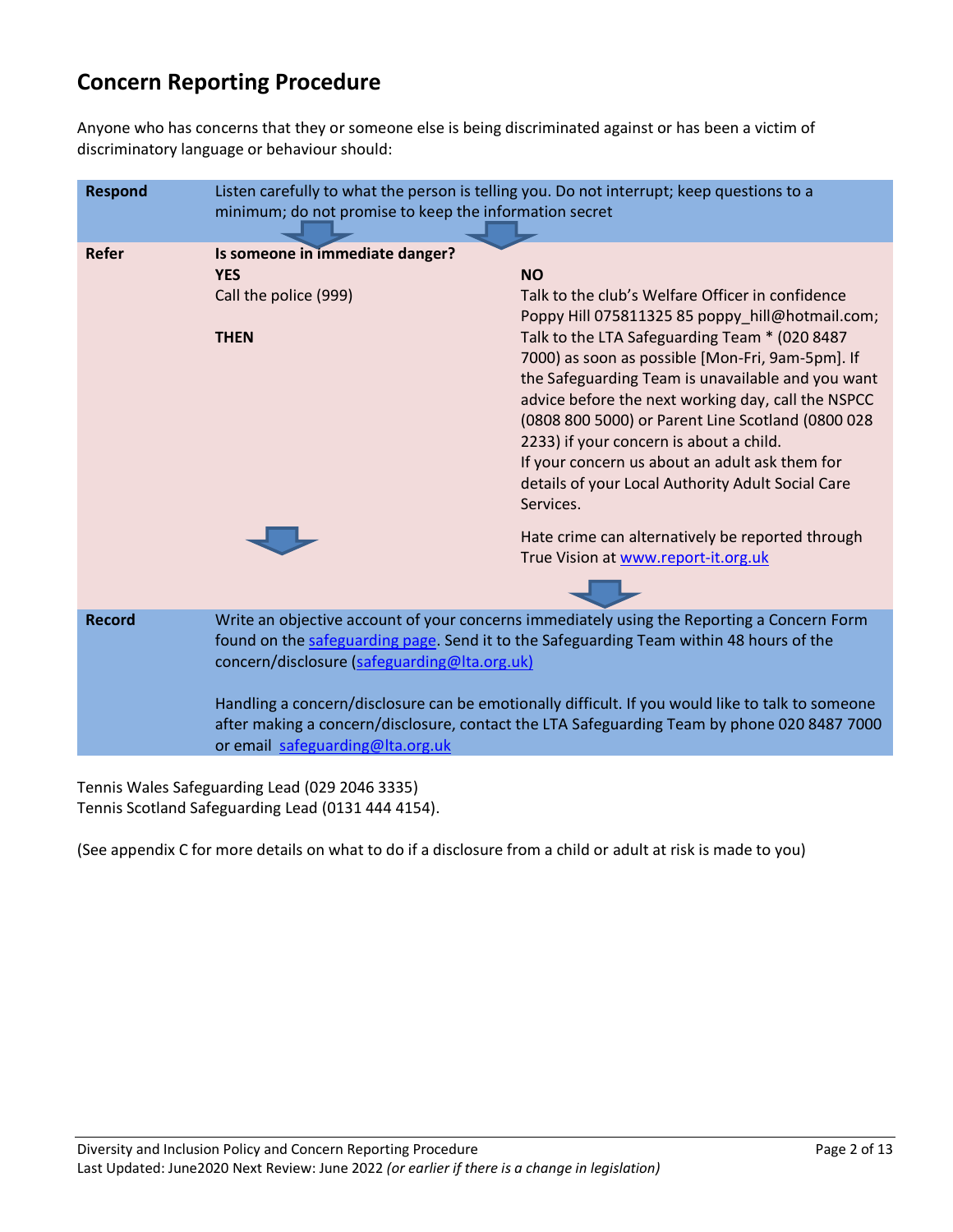## **Diversity and Inclusion in The Circle Tennis Club**

This Policy sets out our commitment and includes our Safe and Inclusive Standards, Code of Conduct (page 8) and Reporting Procedure (page 2) and it supports our overall aims for diversity and inclusion that are to ensure that:

- Tennis is diverse and inclusive
- Diversity and inclusion are embedded in our club's culture and our behaviours
- We create a culture where inclusive leadership thrives
- We take a proactive approach using positive action to ensure that communities and individuals are valued and able to achieve their full potential.

To achieve these aims we believe that everyone involved in Tennis has a vital role to play in promoting diversity and inclusion and we ask everyone to become Safe and Inclusive Tennis Champions – proactively promoting Safe and Inclusive tennis and taking action against all forms of discrimination.

We are proud to have a Diversity and Inclusion Policy that demonstrates our commitment to making tennis diverse and inclusive. The commitment to Diversity and Inclusion is upheld by all - Lawn Tennis Association (LTA), Tennis Scotland, Tennis Wales and the Tennis Foundation.

These commitments are fully supported by The Circle Tennis Club Committee.

Together we can make a positive difference to people from different backgrounds to participate in Tennis at our club.

Thank you.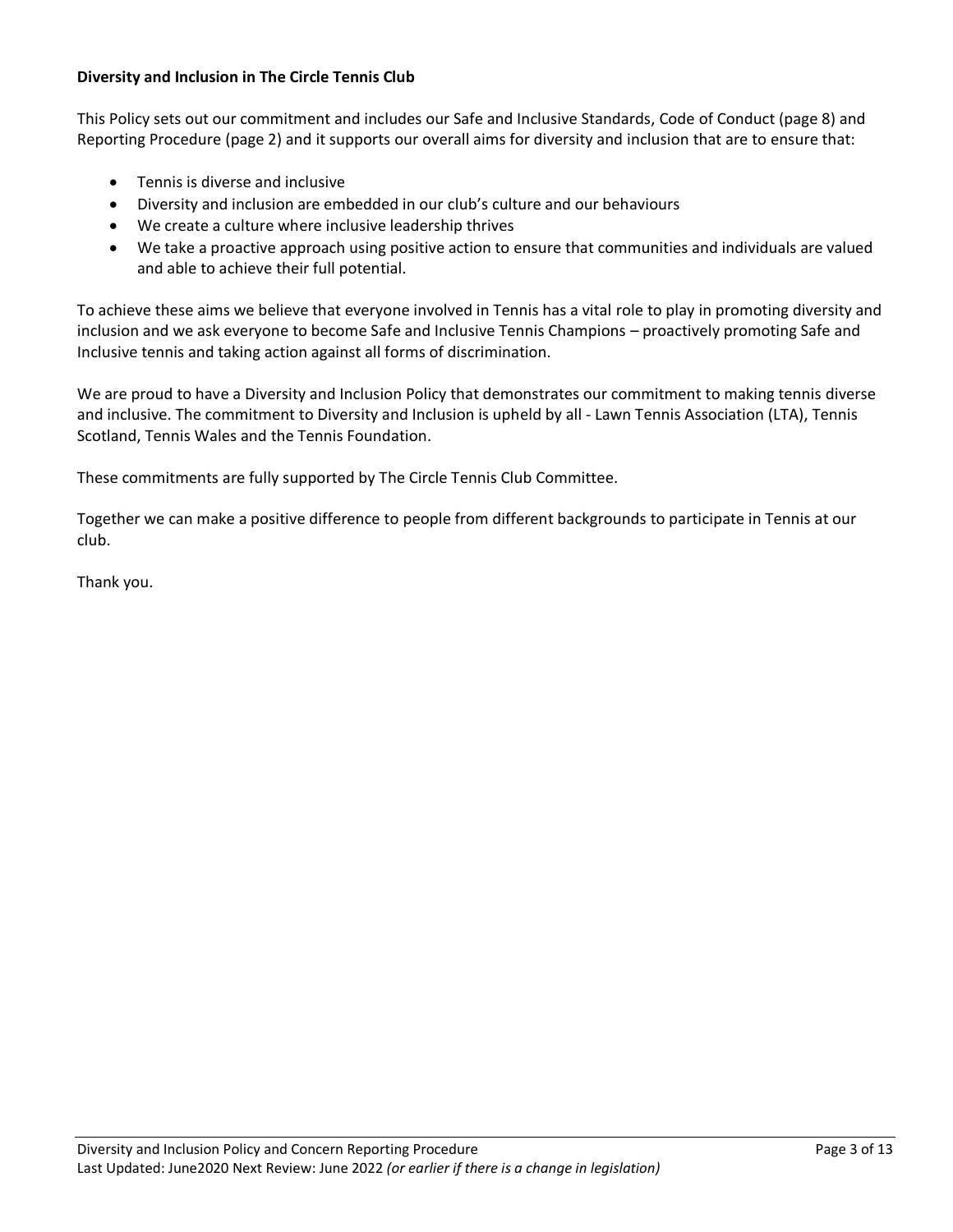## **Diversity and Inclusion Policy**

## **1. Policy Statement**

This Diversity and Inclusion Policy, Standards, Code of Conduct and Reporting Procedure are applicable to The Circle Tennis Club and is based on similar policies of:

- The Lawn Tennis Association (LTA)
- Tennis Scotland
- Tennis Wales
- The Tennis Foundation.

As a club we contribute actively to enable more people to play tennis more often, in a manner that it is safe, inclusive, and fair. This applies regardless of a person's age, disability, gender reassignment status, sex, marital or civil partnership status, pregnancy or maternity, race, sex, sexual orientation, religion, race or sexual orientation, socio-economic status or any other background.

We recognise that many concerns and/or disclosures may have both safeguarding and diversity and inclusion elements to them. This policy reflects this through its reporting procedures, which replicate the safeguarding concern reporting procedures.

This Policy strives to minimise risk and support our venue, programmes, events and individuals to deliver and experience a positive tennis experience for everyone. The Reporting Procedures in page 2 outlines how to respond to safeguarding or discrimination concerns/disclosures.

## **2. Use of Terminology**

We have adopted the following definitions to explain our approach to diversity and inclusion in tennis:

**Discrimination** – treating someone in a less favourable way and causing them harm, because of their age, disability, gender reassignment, marriage or civil partnership, pregnancy or maternity, race, religion or belief, sex or sexual orientation

**Diversity** – acknowledging, celebrating and respecting the differences between groups of people and between individuals. We will work to ensure that people can be assured of an environment in which their rights, dignity and individual worth are respected, and in particular that they are able to enjoy their sport without the threat of intimidation, victimisation, harassment or abuse.

**Harassment** – unwanted conduct related to a relevant protected characteristic, which has the purpose or effect of violating an individual's dignity or creating and intimidating, hostile, degrading, humiliating or offensive environment for that individual or creates an intimidating, hostile, degrading, humiliating or offensive environment. The focus is on the perception of the complainant not the intent of the perpetrator. Employees can complain of behaviour they find offensive even if it is not directed at them.

**Inclusion** – ensuring that tennis is equally accessible to any member of the community so they can be fully involved in whatever capacity they choose; and that they are supported to achieve their potential in any capacity e.g. player, employee, volunteer, coach or official. We will work to ensure that people have a genuine and equal opportunity to participate to the full extent of their own ambitions and abilities, that they feel respected and valued and are not singled out, with regard to their age, disability, gender reassignment status, sex, marital or civil partnership status,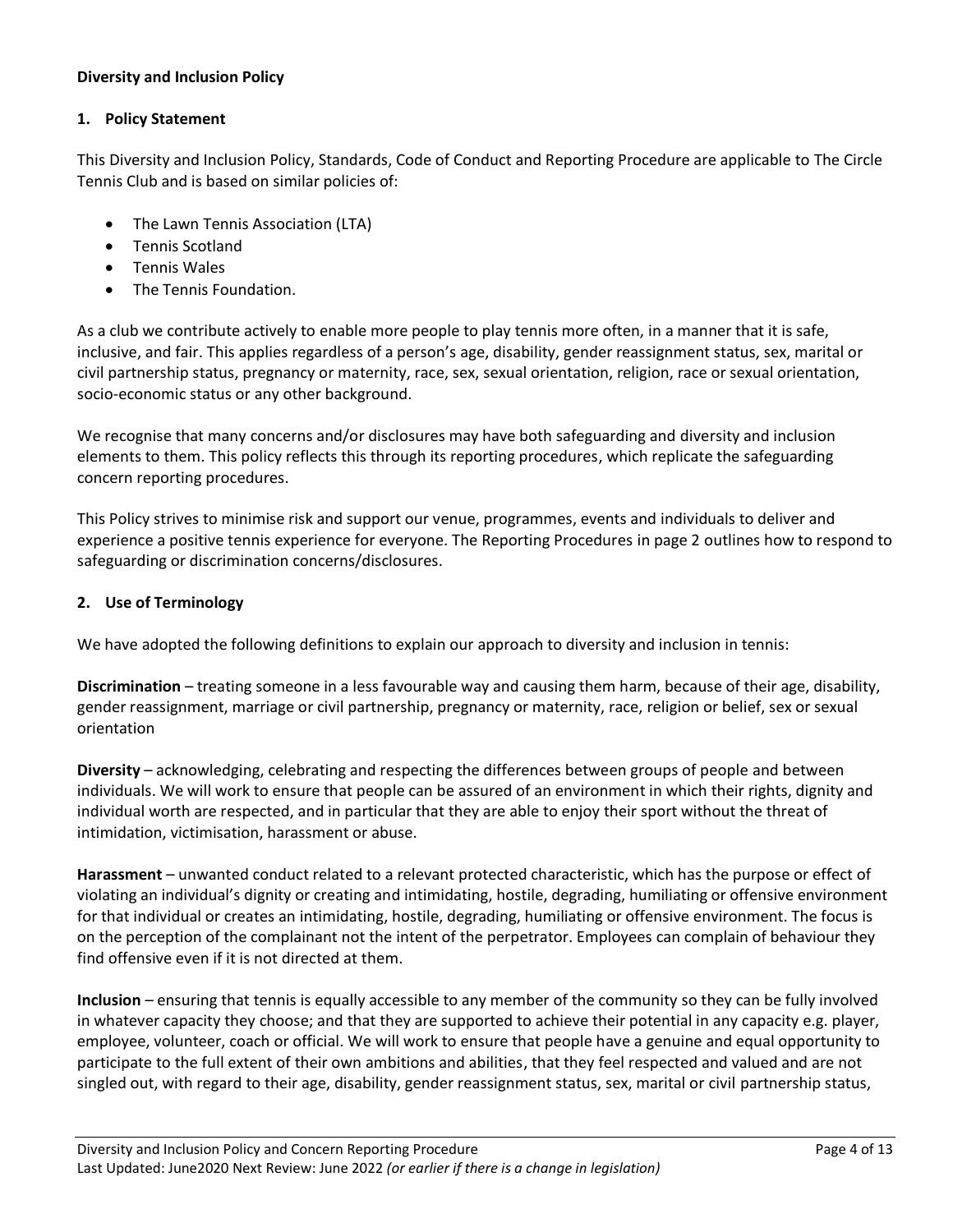pregnancy or maternity, race, sex, sexual orientation, religion, race or sexual orientation, socio-economic status or any other background.

**Positive action** – The Circle Tennis Club is committed to taking positive steps to counteract the effects of physical or cultural barriers – whether real or perceived – that restrict the opportunity for all sections of the community to participate equally and fully. We will ensure that we institute, support or contribute to appropriate measures or initiatives that enable access to tennis and participation in associated activities by people from any group that is under-represented in tennis or has difficulty accessing it and that they can do so with dignity or without being singled out.

(See Appendix A for full glossary of terms)

#### **3. Scope**

The Circle Tennis Club has direct safe and inclusive responsibility for:

- Staff, consultants, coaches and officials they employ;
- Volunteers, including board members and councillors they recruit;
- Venues they own;
- Events and programmes they run; and
- Ensuring all accreditation requirements are met by accredited coaches, officials and venues.

We recommend and support the development of good diversity and inclusion practice to:

- Accredited coaches, officials and venues;
- Players, parents and carers;
- Volunteers recruited by other organisations;
- Venues hired by or on our behalf
- Club Events.

This Policy is in line with national legislation (see appendix B for details of the relevant legislation) and applicable to our club, specifically to every person and place that we have direct safe and inclusive responsibility for.

#### **4. Responsibility for implementation of the Diversity and Inclusion Policy**

## **Diversity and inclusion is everyone's responsibility: not responding to discriminatory or unacceptable language and behaviour is not an option.**

- The club's Committee and Chair have overall accountability for this Policy and Reporting Procedure, for being the strategic lead on diversity and inclusion and for ensuring compliance with the relevant legislation (see Appendix for details).
- The club's chair Daniel Hillman and Welfare Officer Poppy Hill have overall responsibility for implementation of the policy.
- The Chair and Welfare Officer of the club are responsible for updating this Policy and Reporting Procedure in line with legislative and organisational developments; and develop a strategic and proactive approach to diversity and inclusion and respond to discrimination concerns.
- The Circle Tennis Club's Welfare Officer Poppy Hill is responsible for supporting the club to identify where diversity and inclusion support is required; to implement safe and inclusive procedures; promote diversity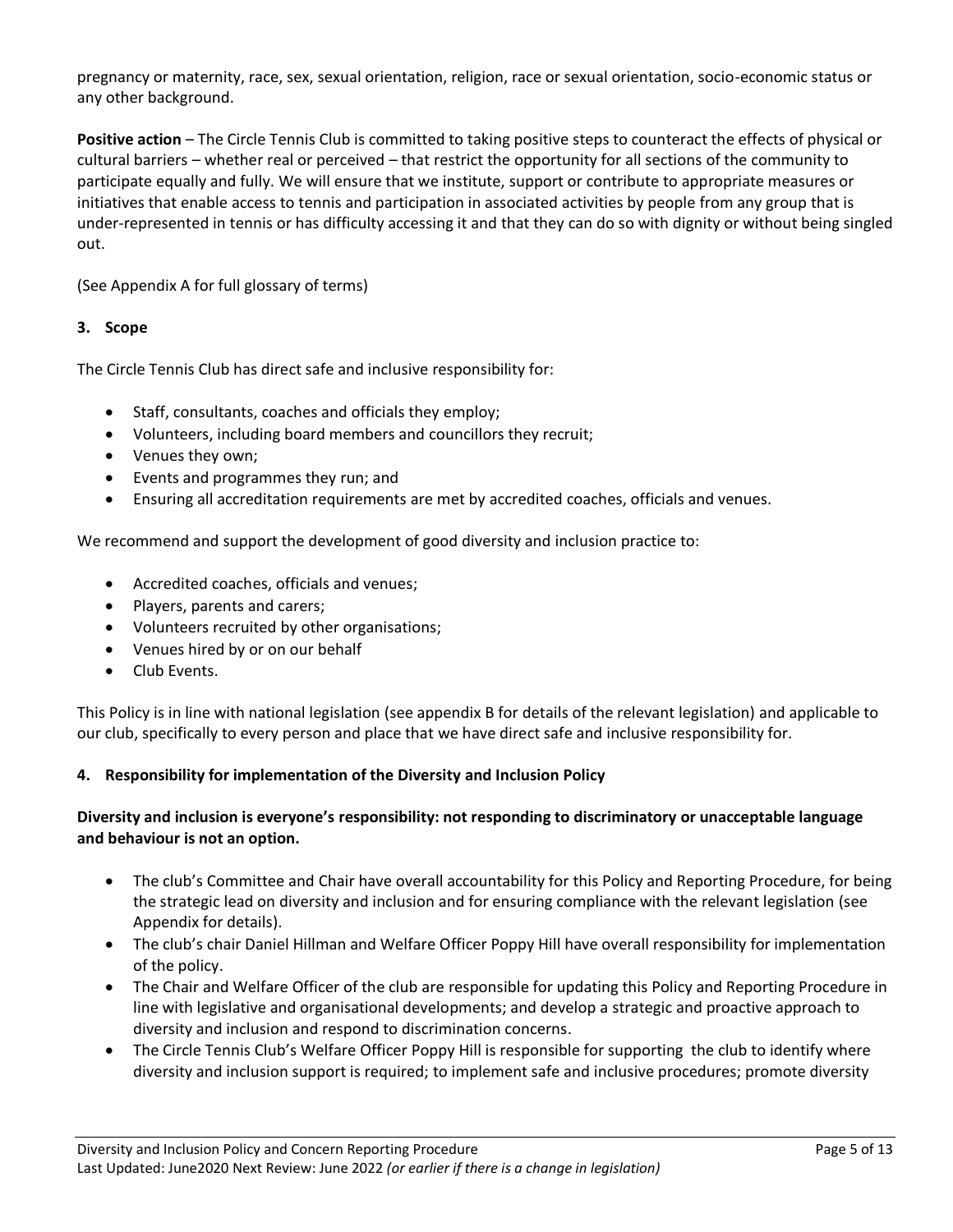and inclusion principles, including the Safeguarding and Reporting Procedure, to all the venues they manage, programmes, events and individuals including players, parents and carers.

- All staff, consultants, coaches, officials and volunteers involved in tennis are responsible for raising diversity and inclusion concerns with the club's Welfare Officer to start with; then the Safe and Inclusive Tennis team if applicable, as outlined in the Reporting Procedure.
- Players, parents and guardians are responsible for upholding the Code of Conduct and Reporting Procedure.
- The Circle Tennis Club committed to:
	- $\circ$  formally adopt this policy,
	- $\circ$  take steps to ensure that our committee, members, participants and volunteers behave in accordance with the policy, including where appropriate taking disciplinary action under our constitution;
	- $\circ$  ensure that access to membership as well as access to participation is open and inclusive;
	- $\circ$  publish accurate information about the location and accessibility of our facilities; and
	- $\circ$  support measures and initiatives that British Tennis may institute or take part in to advance the aims of this policy as part of our commitment to our LTA membership.

Where there is a diversity and inclusion concern/disclosure:

• The individual who is told about, hears, or is made aware of the concern/disclosure is responsible for following the [Concern Reporting Procedure](#page-0-0) above

#### **5. Breaches of the Diversity and Inclusion Policy, Standards, Code of Conduct and Reporting Procedure**

Where there are concerns that diversity and inclusion good practice has not been followed, all staff are encouraged to follow the club's whistleblowing policy; consultants, coaches, officials, volunteers and players are encouraged to:

1. Complain directly to the person or organisation and seek resolution. In the first instance, this can often resolve many disputes or concerns.

2. If required, you can contact the LTA Safeguarding Team: safeguarding@lta.org.uk - they can assist in liaising with the club and investigating the matter. Alternatively, the NSPCC Whistleblowing advice line: 0800 028 0285; help@nspcc.org.uk can be contacted.

3. Seek further advice from the Equality Advisory Support Service a call on 0808 800 0082. For further information their website is: http://www.equalityadvisoryservice.com/app/ask

If someone comes to you with a concern around discrimination, listen to their complaint, reassure them and advise them of the routes listed above (1-3).

Breaches of this Policy and/or failure to comply with the outlined responsibilities may result in the following by the LTA, Tennis Scotland, Tennis Wales and/or the Tennis Foundation:

- Venues Potential removal of LTA accreditation
- Staff disciplinary action leading to possible dismissal and legal action.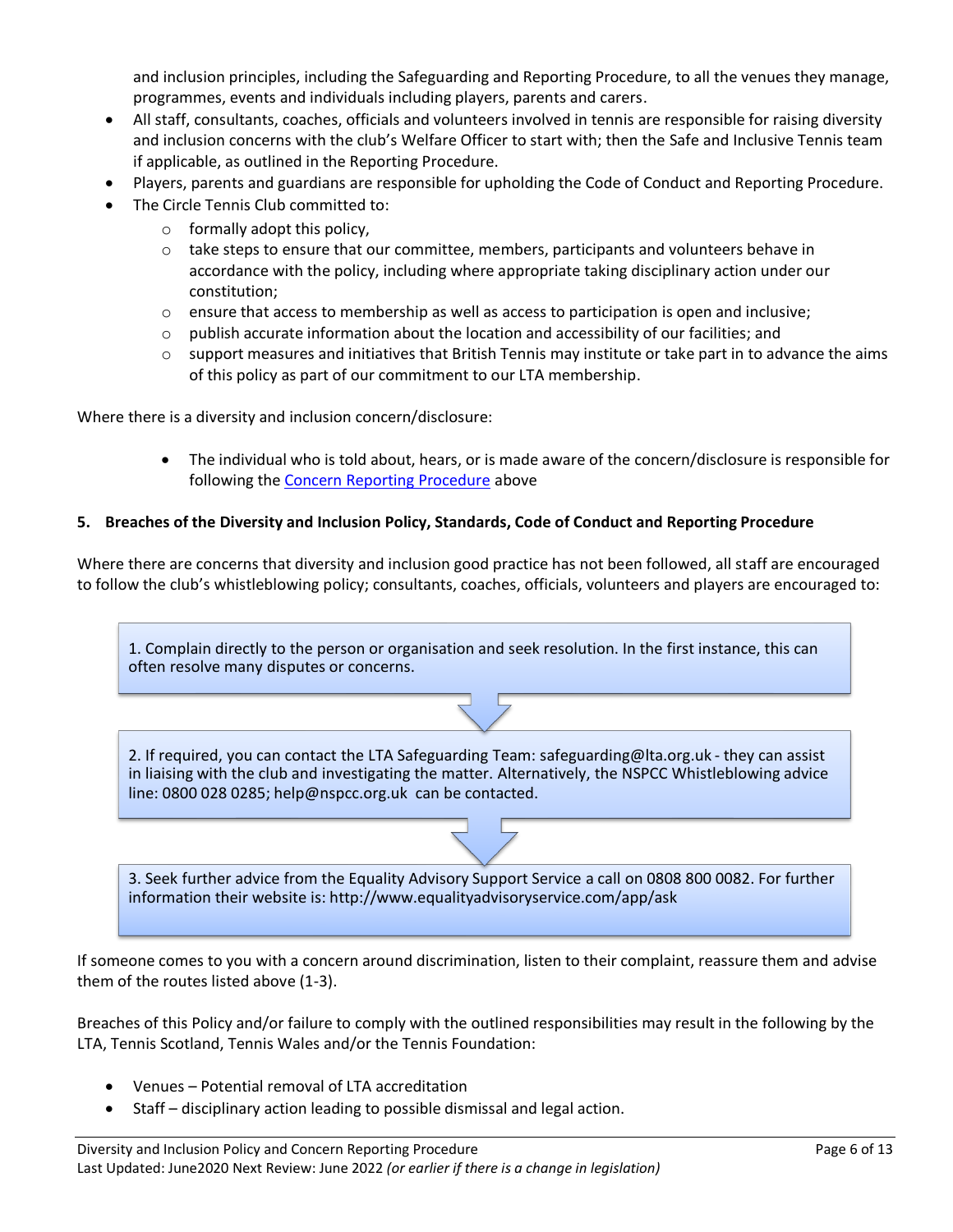- Contracted consultants, officials and coaches termination of current and future roles within all four organisations and possible legal action.
- Recruited volunteers, including councillors and board members termination of current and future roles within all four organisations and possible legal action.

Actions taken by staff, consultants, volunteers, officials, coaches, venues, clubs and/or events outside of the LTA, Tennis Scotland, Tennis Wales and/or the Tennis Foundation that are seen to contradict this Policy may be considered a violation of this Policy.

Where an appeal is lodged in response to a safeguarding decision made by the LTA Safeguarding Team and Safeguarding and Protection Committee and/or Licensing and Registration Committee, an independent appeal body such as Sport Resolutions may be used. Their decision is final.

# **6. Related policies and guidance**

- Safeguarding Policy  **Contains a Struth Policy Contains Policy** Disciplinary Policy
- 
- 
- 
- 
- 
- Grievance Policy  **Contains a little example 2** Harassment Policy Harassment Policy
- Bullying Policy Complaints Policy
- Transgender Policy  **Whistle-blowing Policy**
- Data Protection Policy  **And others as may be identified from time to** time.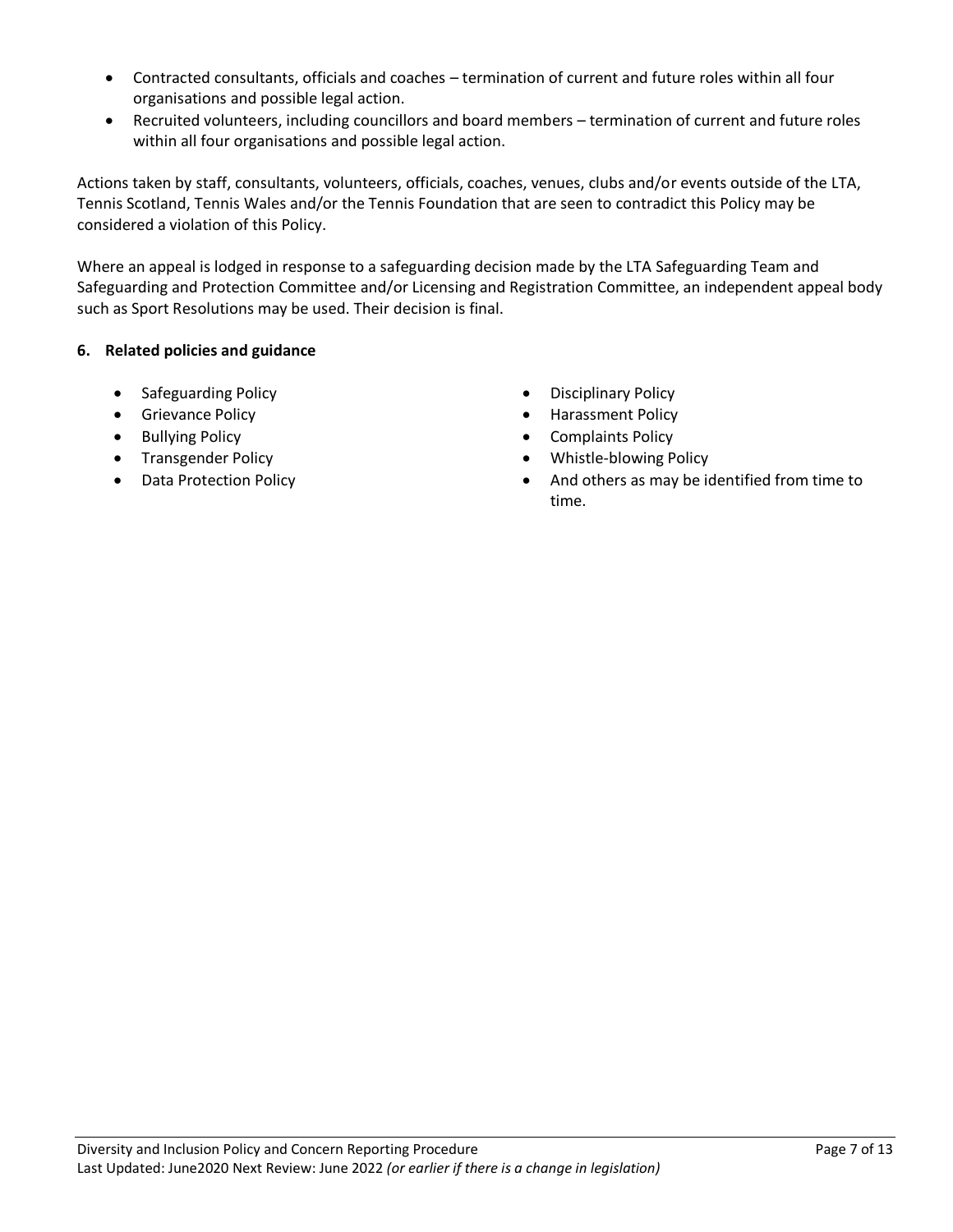# **Codes of Conduct**

#### **All members of staff and volunteers agree to:**

- Prioritise the well-being of all children and adults at risk at all times
- Treat all children and adults at risk fairly and with respect
- Be a positive role model. Act with integrity, even when no one is looking
- Help to create a safe and inclusive environment both on and off court
- Not allow any rough or dangerous behaviour, bullying or the use of bad or inappropriate language
- Report all allegations of abuse or poor practice to the club Welfare Officer
- Not use any sanctions that humiliate or harm a child or adult at risk
- Value and celebrate diversity and make all reasonable efforts to meet individual needs
- Keep clear boundaries between professional and personal life, including on social media
- Have the relevant consent from parents/carers, children and adults before taking or using photos and videos
- Refrain from making physical contact with children or adults unless it is necessary as part of an emergency or congratulatory (e.g. handshake / high five)
- Refrain from smoking and consuming alcohol during club activities or coaching sessions
- Ensure roles and responsibilities are clearly outlined and everyone has the required information and training
- Avoid being alone with a child or adult at risk unless there are exceptional circumstances
- Refrain from transporting children or adults at risk, unless this is required as part of a club activity (e.g. away match) and there is another adult in the vehicle
- Not abuse, neglect, harm or discriminate against anyone; or act in a way that may be interpreted as such
- Not have a relationship with anyone under 18 for whom they are coaching or responsible for
- Not to have a relationship with anyone over 18 whilst continuing to coach or be responsible for them

#### **All children agree to:**

- Be friendly, supportive and welcoming to other children and adults
- Play fairly and honestly
- Respect club staff, volunteers and Officials and accept their decisions
- Behave, respect and listen to your coach
- Take care of your equipment and club property
- Respect the rights, dignity and worth of all participants regardless of age, gender, ability, race, culture, religion or sexual identity
- Not use bad, inappropriate or racist language, including on social media
- Not bully, intimidate or harass anyone, including on social media
- Not smoke, drink alcohol or drugs of any kind on club premises or whilst representing the club at competitions or events
- Talk to the club Welfare Officer about any concerns or worries they have about themselves or others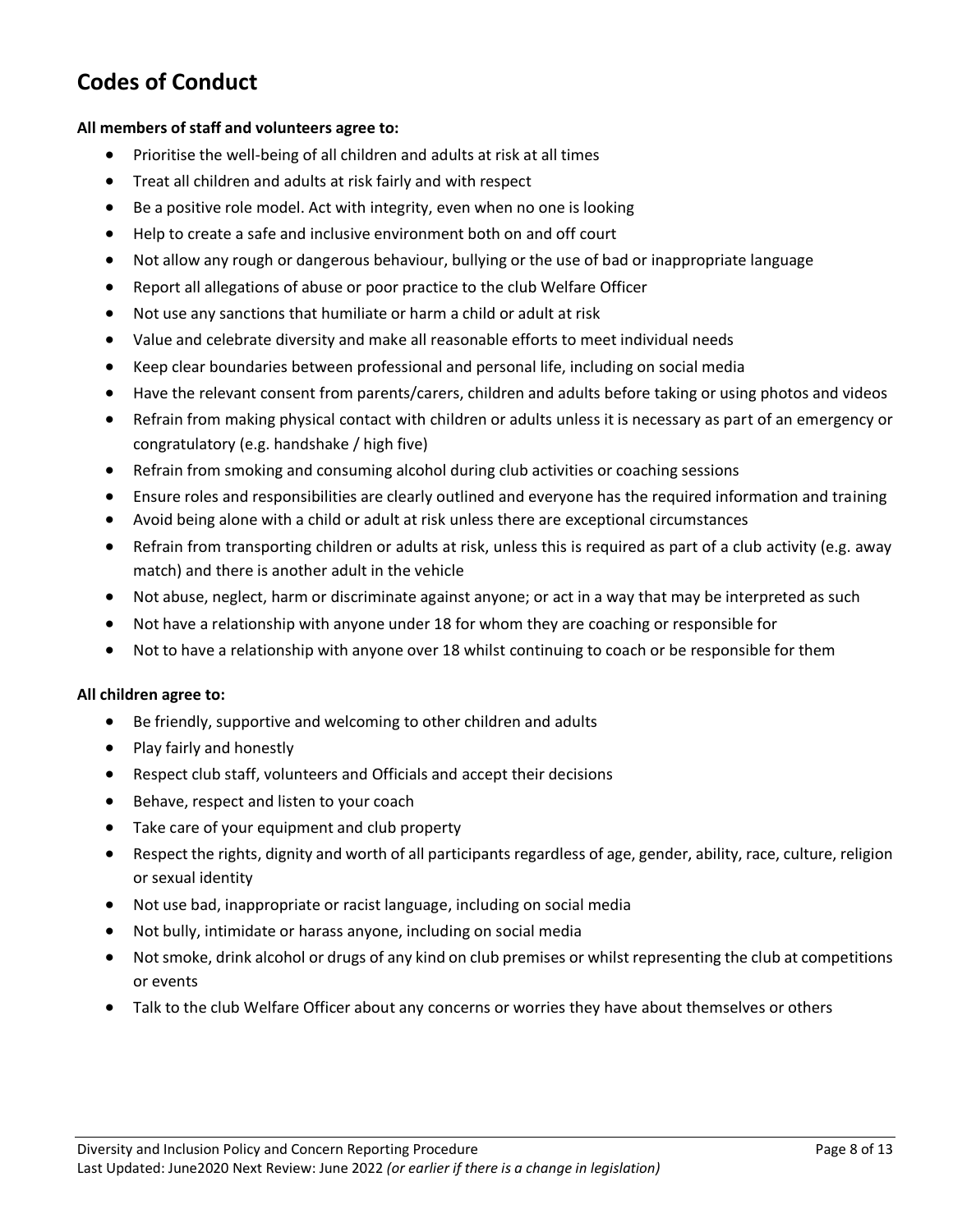#### **All adults agree to:**

- Positively reinforce your child and show an interest in their tennis
- Use appropriate language at all times
- Be realistic and supportive
- Never ridicule or admonish a child for making a mistake or losing a match
- Treat all children, adults, volunteers, coaches, officials and members of staff with respect
- Behave responsibly at the venue; do not embarrass your child
- Accept the official's decisions and do not go on court or interfere with matches
- Encourage your child to play by the rules, and teach them that they can only do their best
- Deliver and collect your child punctually from the venue
- Ensure your child has appropriate clothing for the weather conditions
- Ensure that your child understands their code of conduct
- Adhere to your venue's safeguarding policy, diversity and inclusion policy, rules and regulations
- Provide emergency contact details and any relevant information about your child including medical history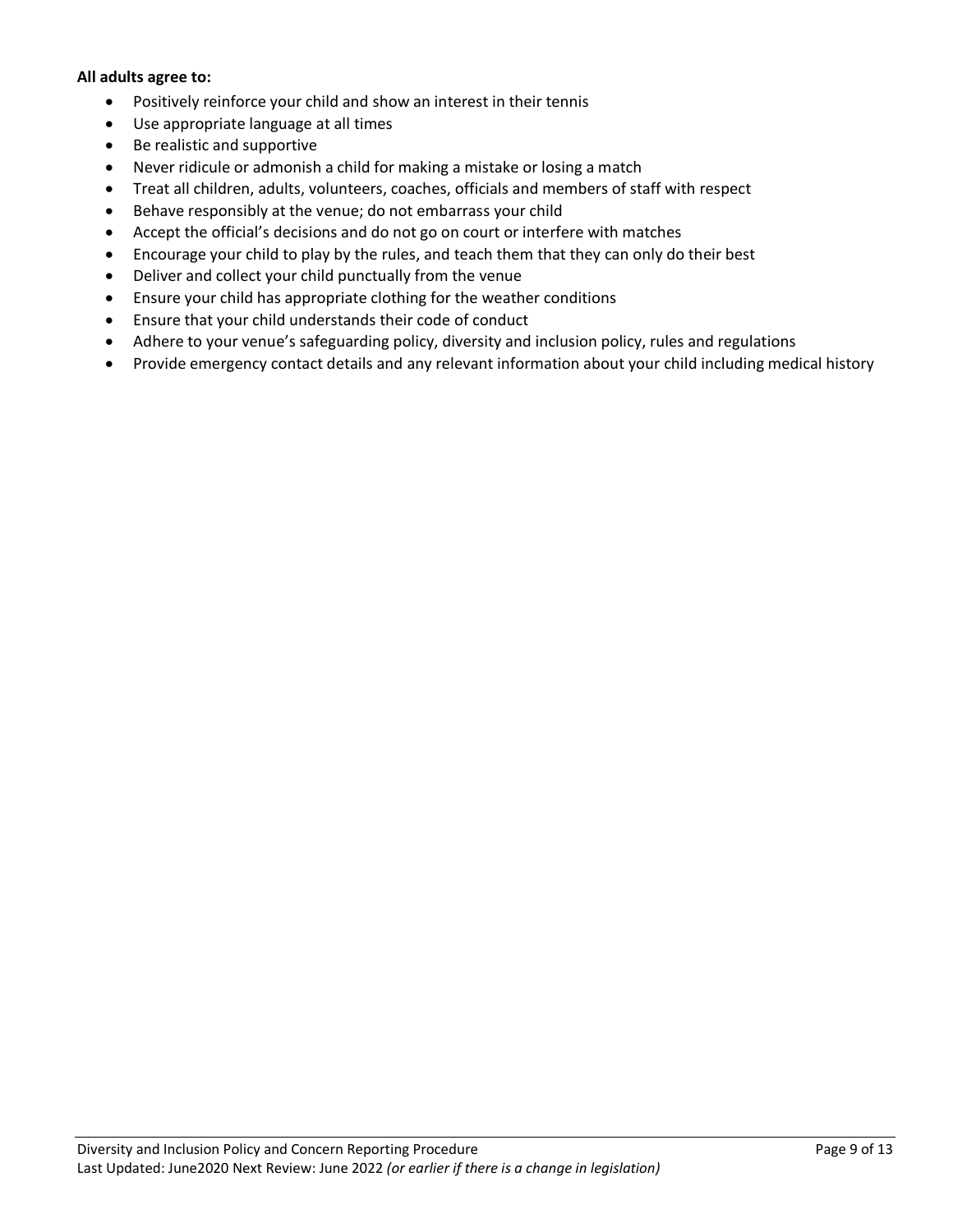# **Appendix A:**

## **Glossary of terms**

**Age:** This refers to a person belonging to a particular age group, which can mean people of the same age (e.g. 32 year old's) or range of ages (e.g. 18 - 30-year old's, or people over 50).

**Bisexual or Bi:** – refers to a person who has an emotional and/or sexual orientation towards more than one gender.

**Bullying:** can involve any form of physical, emotional, sexual or discriminatory abuse. It can also include cyberbullying – using social media or mobile phones to perpetrate bullying.

**Direct discrimination:** treating someone less favourably than another person because of a protected characteristic.

**Disability:** A person having a physical or mental impairment that has a substantial and long-term adverse effect on that person's ability to carry out normal day-to-day activities.

**Discrimination:** treating someone in a less favourable way and causing them harm, because of their age, disability, gender reassignment, marriage or civil partnership, pregnancy or maternity, race, religion or belief, sex or sexual orientation.

**Discrimination by association:** discrimination against someone because they are associated with another person who possesses a protected characteristic.

**Discrimination by perception:** discrimination against someone because of the belief that someone possesses a protected characteristic.

**Diversity:** acknowledging and celebrating the differences between groups of people and between individuals**.**

**Equality**: treating everyone with fairness and respect and recognising and responding to the needs of individuals. Taking positive actions to address existing disadvantages and barriers affecting how people engage with and participate in tennis.

**Ethnicity**: the social group a person belongs to, and either identifies with or is identified with by others, as a result of a mix of cultural and other factors including language, diet, religion, ancestry and physical features traditionally associated with race. Ethnicity is essentially self-defined and may change over time.

**Gay**: refers to a man who has an emotional, romantic and/or sexual orientation towards men. Also, a generic term for lesbian and gay sexuality - some women define themselves as gay rather than lesbian.

**Gender identity: t**his is an individual's internal self-perception of their own gender. A person may identify as a man, as a woman, as neither man or woman (non-binary) or as androgyne/polygender.

**Gender reassignment**: The process of changing or transitioning from one gender to another.

**Harassment:** unwanted conduct related to a relevant protected characteristic, which has the purpose or effect of violating an individual's dignity or creating and intimidating, hostile, degrading, humiliating or offensive environment for that individual or creates an intimidating, hostile, degrading, humiliating or offensive environment. The focus is on the perception of the complainant not the intent of the perpetrator. Employees can complain of behaviour they find offensive even if it is not directed at them.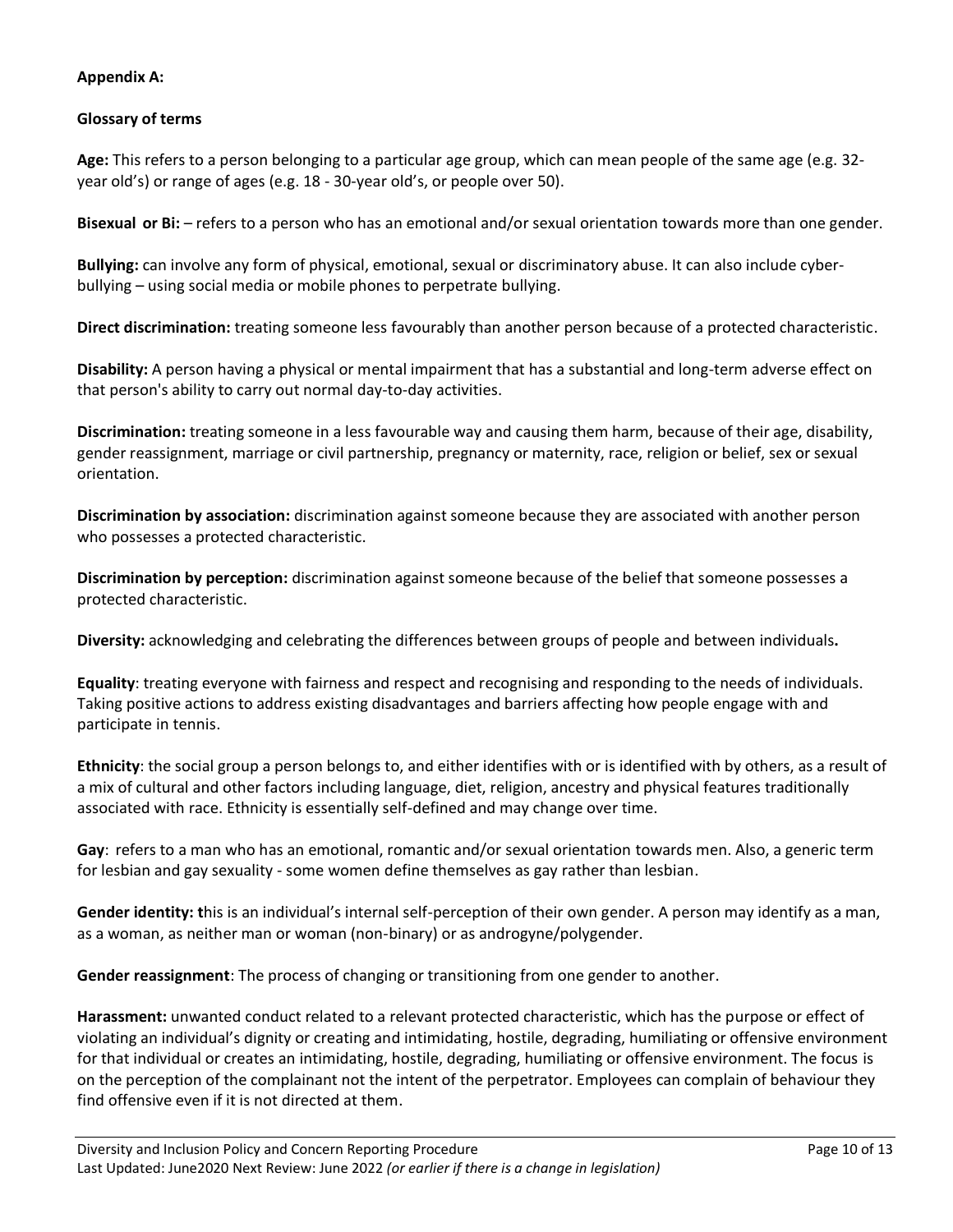**Hate crime:** crime that is targeted at a person because of hostility or prejudice towards that person's disability, race or ethnicity, religion or belief, sexual orientation or transgender identity. This can be committed against a person or property.

**Homophobia**: the fear, unreasonable anger, intolerance or/and hatred toward homosexuality, lesbian gay and bisexual people whether that person is homosexual or not.

**Inclusive leadership** – leaders who are aware of their own biases and preferences, actively seek out and consider different views and perspectives to inform better decision-making. They see diverse talent as a source of competitive advantage and inspire diverse people to drive organisational and individual performance towards a shared vision.

**An Inclusive Leader** – is a role model exemplar of inclusive behaviour; listens to and seeks out the views of diverse people and takes account of these views, without bias, in the decisions they make; appreciates that a diverse group of people will generate more creative solutions to problems and encourages this; inspires people through a shared vision of future success and motivates them to deliver it; leverages difference for high performance and provides responsive excellence to customers', clients' and service users' needs; provides positive feedback to boost people's self-efficacy; puts effort into helping diverse people identify their talents and develop them for performance now and future advancement; communicates authentically and honestly in a way that inspires trust, loyalty and wellbeing.

**Inclusion:** recognising that people from different backgrounds may have difference needs and expectations and may experience barriers in trying to access tennis. An inclusive venue is one that takes steps to attract and engage with people from many different backgrounds and meet their needs so that everyone has a positive experience and has the opportunity to achieve their potential.

**Indirect discrimination:** a practice, policy or rule which applies to everyone in the same way, but that has a worse effect on some people than others.

**LGBTQ:** an acronym for Lesbian, Gay, Bisexual, Trans and Questioning.

**Lesbian**: a woman who has an emotional romantic and /or sexual orientation towards women.

**Monitoring equality**: refers to data collection and analysis to check if people with protected characteristics are participating and being treated equally. For example: monitoring of the number of people with a disability who play tennis at our venue.

**Non-binary** – an umbrella term for a person who does not identify as only male or only female, or who may identify as both.

**Positive action:** a range of lawful actions that seek to overcome or minimise disadvantages (for example in employment opportunities) that people who share a protected characteristic have experienced, or to meet their different needs.

**Pregnancy and maternity**: pregnancy is the condition of being pregnant or expecting a baby. Maternity refers to the period after the birth, and is linked to maternity leave in the employment context. In the non-work context, protection against maternity discrimination is for 26 weeks after giving birth, and this includes treating a woman unfavourably because she is breastfeeding.

**Questioning**: it refers to the process of exploring your own sexual orientation and/or gender identity.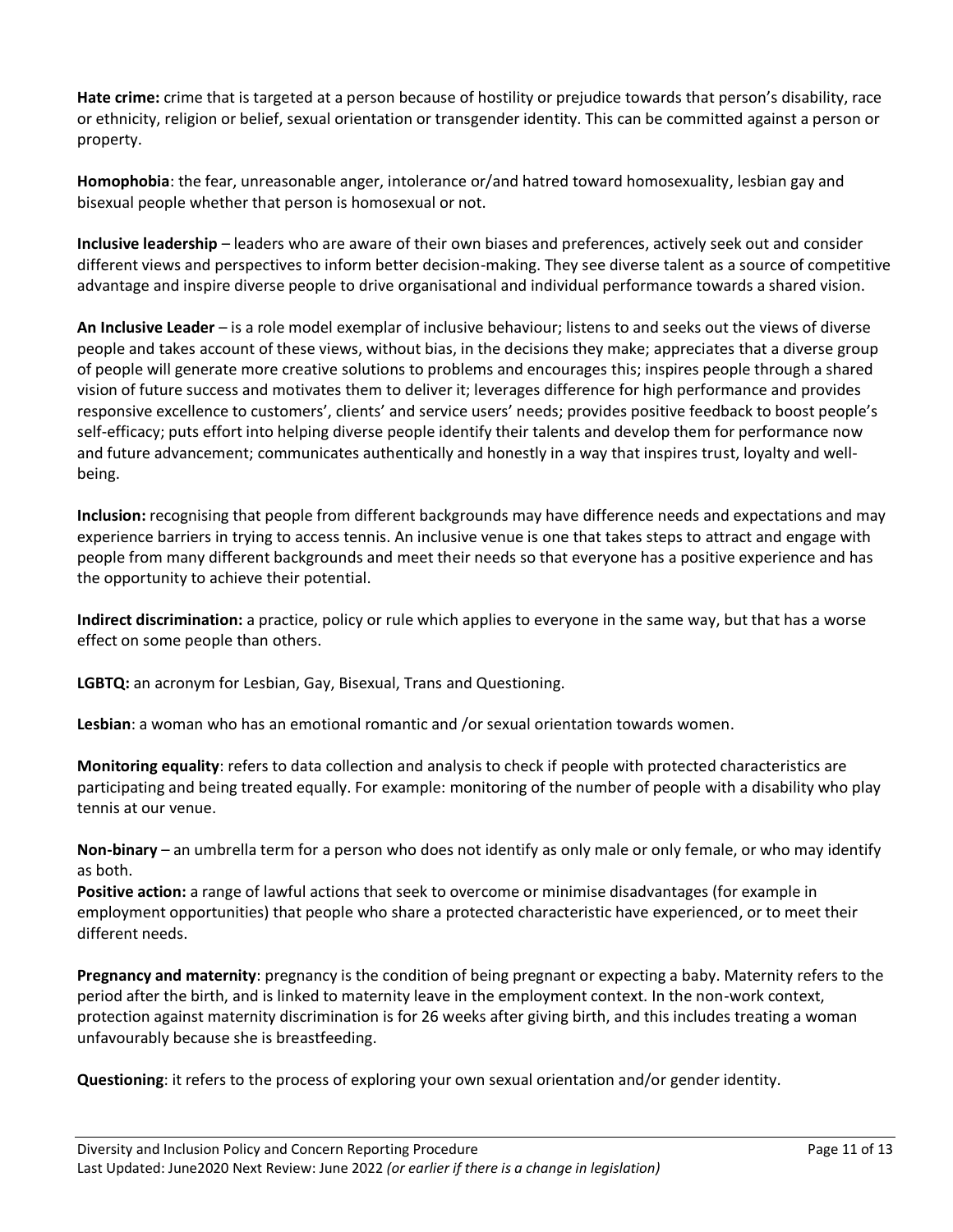**Race:** refers to the protected characteristic of race. It refers to a group of people defined by their race, colour, and nationality (including citizenship) ethnic or national origins.

**Radicalisation, extremism and terrorist behavior**: Radicalisation is the process by which a person comes to support terrorism and/or forms of extremism. Extremism is vocal or active opposition to fundamental British values, including democracy, the rule of law, individual liberty and mutual respect and tolerance of different faiths and beliefs. There is no single way to identify an individual who is likely to be susceptible to extremist ideology. The internet and the use of social media can be a major factor in the radicalisation of people.

**Reasonable adjustment**: What is considered reasonable will depend on all the circumstances of the case including the size of an organisation and its resources, what is practicable, the effectiveness of what is being proposed and the likely disruption that would be caused by taking the measure in question as well as the availability of financial assistance

**Religion or belief:** religion has the meaning usually given to it but belief includes religious and philosophical beliefs including lack of belief (e.g. atheism). Generally, a belief should affect your life choices or the way you live for it to be included in the definition.

**Sex:** refers to the biological makeup such as primary and secondary sexual characteristics, genes, and hormones. The legal sex is usually assigned at birth and has traditionally been understood as consisting of two mutually exclusive groups, namely men and women.

**Sexual orientation:** a person's emotional, romantic and/or sexual attraction to another person.

**Trans:** an umbrella term to describe people whose gender is not the same as, or does not sit comfortably with, the sex they were assigned at birth. Trans people may describe themselves using one or more of a wide variety of terms, including (but not limited to) transgender, cross dresser, non-binary, genderqueer (GQ).

**Transphobia**: the fear, unreasonable anger, dislike, intolerance or/and hatred toward trans people, whether that person has undergone gender reassignment or is perceived to have done that.

**Transsexual Person:** someone who has started the process of changing their gender identity is undergoing or has undergone gender reassignment.

**Unconscious bias or implicit bias:** this refers to a bias that we are unaware of, and which happens outside of our control. It is a bias that happens automatically and is triggered by our brain making quick judgments and assessments of people and situations, influenced by our background, cultural environment and personal experiences.

**Victimisation:** when someone is treated badly because they have made or supported a complaint or grievance.